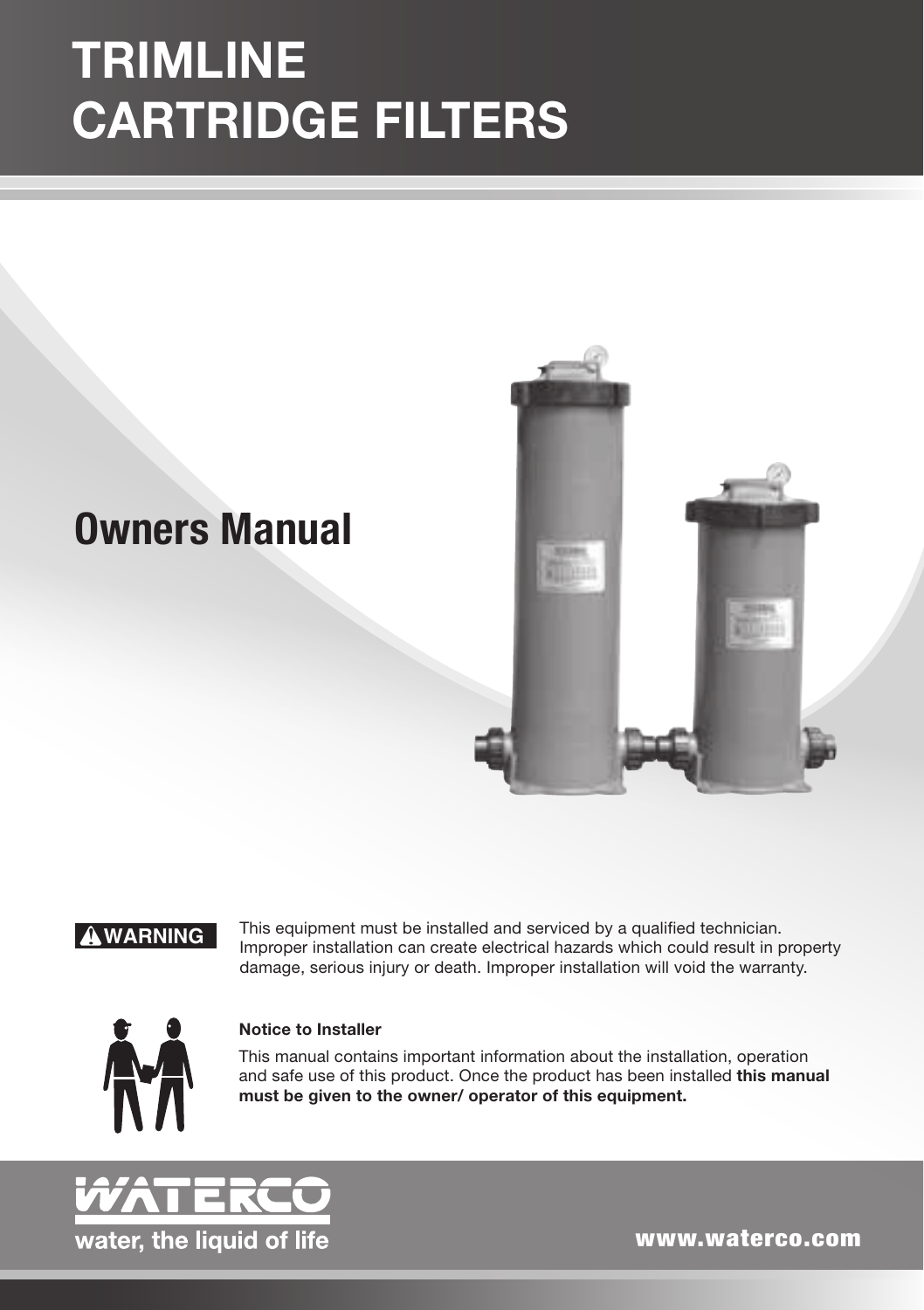# Table of COMUCEMES

| WATERCO TRIMLINE CARTRIDGE FILTERS --------------------- 01 |  |
|-------------------------------------------------------------|--|
|                                                             |  |
|                                                             |  |
|                                                             |  |
|                                                             |  |
|                                                             |  |
|                                                             |  |
|                                                             |  |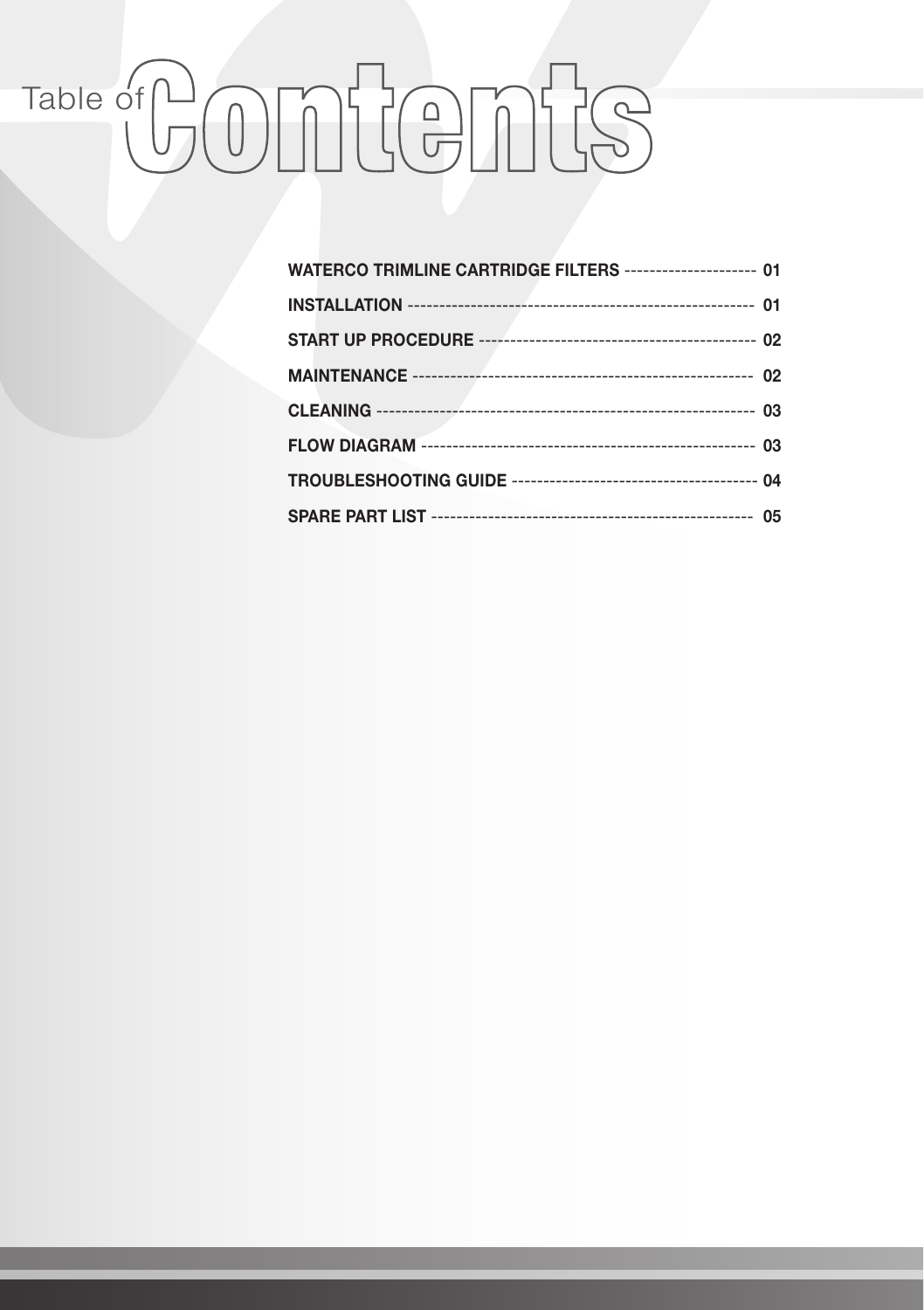## WATERCO TRIMI INF CARTRIDGE FILTERS

The Waterco Trimline Cartridge Filters do not require a media such as sand or D.E powder to operate, instead the filter contains a cartridge element which is easily removed to clean or replace.

All Trimline Cartridge Filters are ideal for use in swimming pool and spas.The Trimline Cartridge Filters is also ideal for use when backwashing is impractical.

## **INSTALLATION**

Remove the cartridge filter from the carton and install the pressure gauge into the threaded port on the filter lid provided. Using Teflon, wrap once around the brass pressure gauge thread in a clockwise direction and screw into the threaded lid port.

#### **A** CAUTION

*Hand tighten the pressure gauge into the lid only for sealing.*

Place the Trimline Cartridge Filter into the required position. Ensure that it is on a flat level surface and is aligned with the pump.

The Trimline Cartridge Filter has marked inlet and outlet ports.

Ensure that the pipe extending from the pump outlet is connected to the Trimline Cartridge Filter marked inlet.

Screw the supplied half barrel unions and tails onto the inlet and outlet before gluing the UPVC piping onto the filter.

## **A** CAUTION

#### *Use only the recommended glue for the connection pipes and fittings.*

Cut and fit the pipe and fittings onto the Trimline Cartridge Filter and the pump. REFER to Pump Installation Manual for correct pump plumbing procedures.

It is best practice to fit all the cut pipe and fittings onto the filtration system before gluing; this will ensure that the system has been aligned correctly.

Glue the pipe and fittings onto the pump, filter and pool return lines and allow the glue to set for 24 hours before commissioning the system.

It is **advisable** to bolt the filter down to the floor where the filter is located. This will prevent the filtration plumbing from working with dyna bolts loose with the expansion and operation of the filter during regular cycles. It will also help to prevent unecessary stress on the plumbing while unscrewing the filter lid lock ring.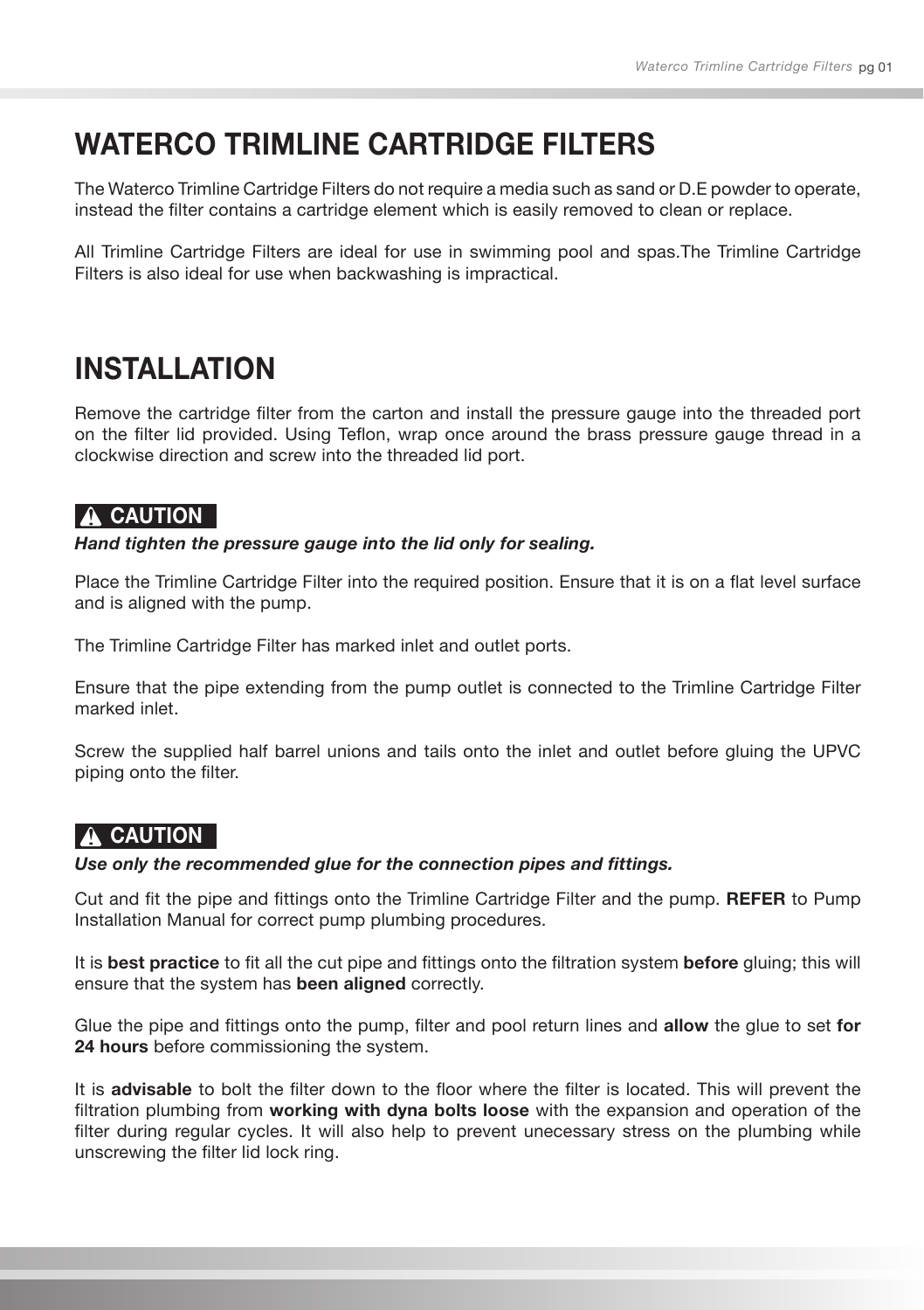## START UP PROCEDURE

The Trimline Cartridge Filter is a simple and effective unit which will provide years of trouble free service if the following maintenance procedures are maintained.

To start up the filtration system either from new or after cleaning is exactly the same.

- 1. Ensure that all valves installed before or after the filter are open.
- 2. Ensure that the filter is plumbed correctly. Pipe from pump outlet must be attached to the filter inlet port.
- 3. Loosen the air bleed screw on top of the filter lid.
- 4. Prime the swimming pool pump. *(Refer to the pump installation and operation manual).*
- 5. Turn on the swimming pool pump and allow the pump to run until all the air has been expelled from the filter vessel. Water will run from the air bleed screw.
- 6. Tighten the air bleed screw.
- 7. The filter is primed and ready for operation.

In some cases this may be required to be done a few times before the unit will remain primed and be fully operational.

## **A CAUTION**

*Do not stand over the lid whilst adjusting the air bleed to purge the system of air. Injury may occur if air bleed valve comes loose.*

## **MAINTENANCE**

To ensure that you get maximum life from your Trimline Cartridge Filter you will need to maintain the filter regularly.

When the filter is first started and has been purged of air, note the pressure on the pressure gauge. This is what is known as the filter operation pressure and it is important that you be aware of this figure.

All filtration systems will operate at different pressures depending on the pool hydraulics.

You will need to clean the filter cartridge (element) once the pressure gauge has reached 50 kPa above the operating pressure.

The Trimline Cartridge Filter has a maximum operating pressure of 350 kPa (for moulded PP housing).

*EXAMPLE: Filter operates normally at 60 kPa needs to be cleaned at 110 kPa.*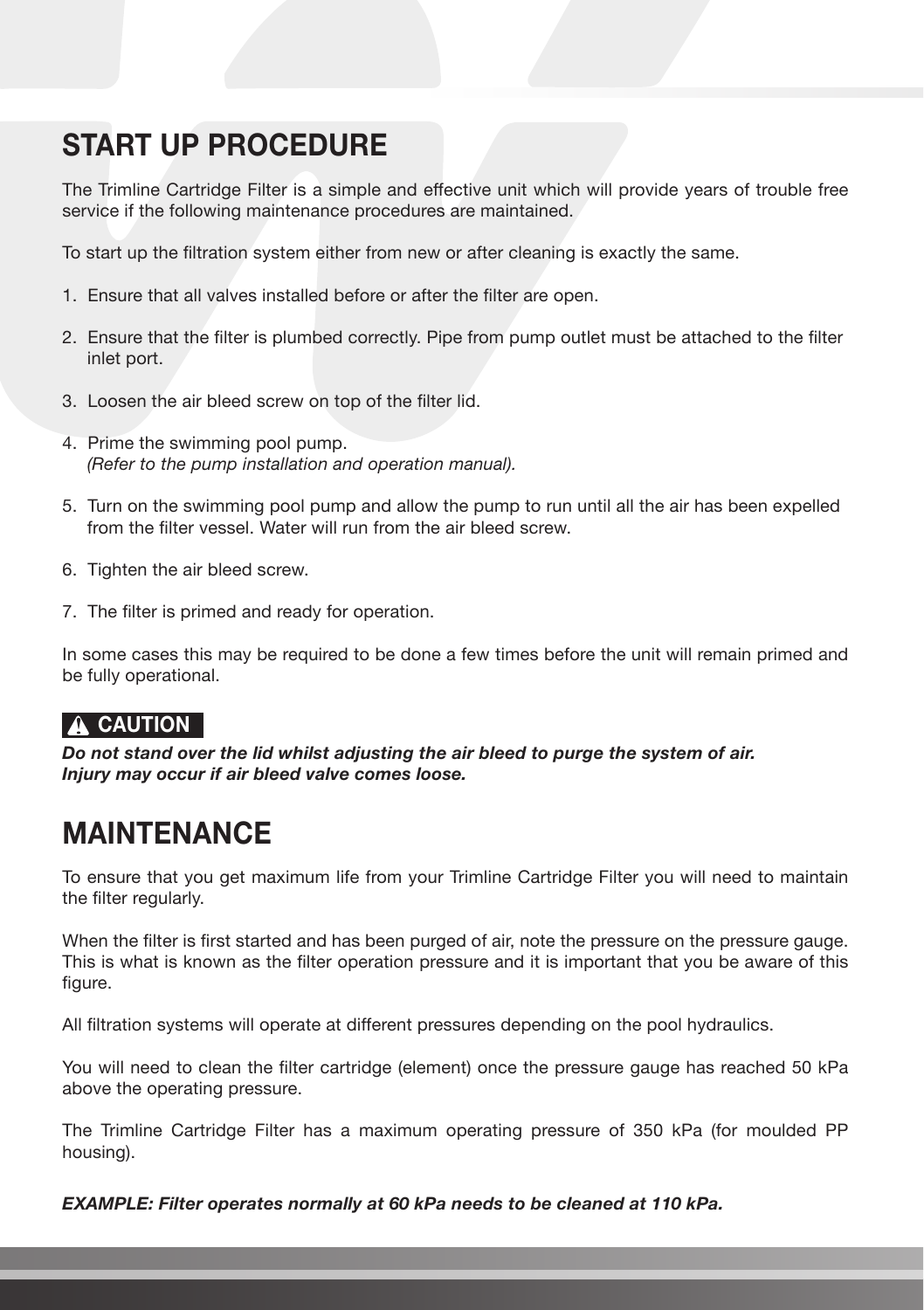## **CI FANING**

- 1. Unscrew the filter's lid lock ring and remove the lid off the filter tank. In some cases where pressure has built up you will need to release air from the tank using the air bleed screw before removing the lid.
- 2. Remove the cartridge element from the filter tank.
- 3. Using a garden type hose clean the surface of the pleated elements. Make sure to clean between the pleats.
- 4. Place the cartridge back into the filter tank ensuring that it is seated correctly.
- 5. Place the lid onto the tank and screw the lock ring down.
- 6. Ensure to place the lid o-ring on the lid before you start up the filter.
- 7. Refer to the start up procedure to re commence operation.

#### A CAUTION

#### *Do not over tighten the lid lock ring.*

It is suggested that you should periodically remove the cartridge filter element and soak it over night in a suitable cartridge cleaning compound. This will remove any debris not removed by hosing down of the element.

Some swimming pool stores offer a cartridge cleaning service using the correct solutions otherwise you may wish to use Waterco Cartridge cleaning solution. Directions of use are on the product.

The cleaning time depends upon the swimming pool condition and use. Intervals between cleaning the element should not exceed a period of 12 months in any instance.

## FLOW DIAGRAM

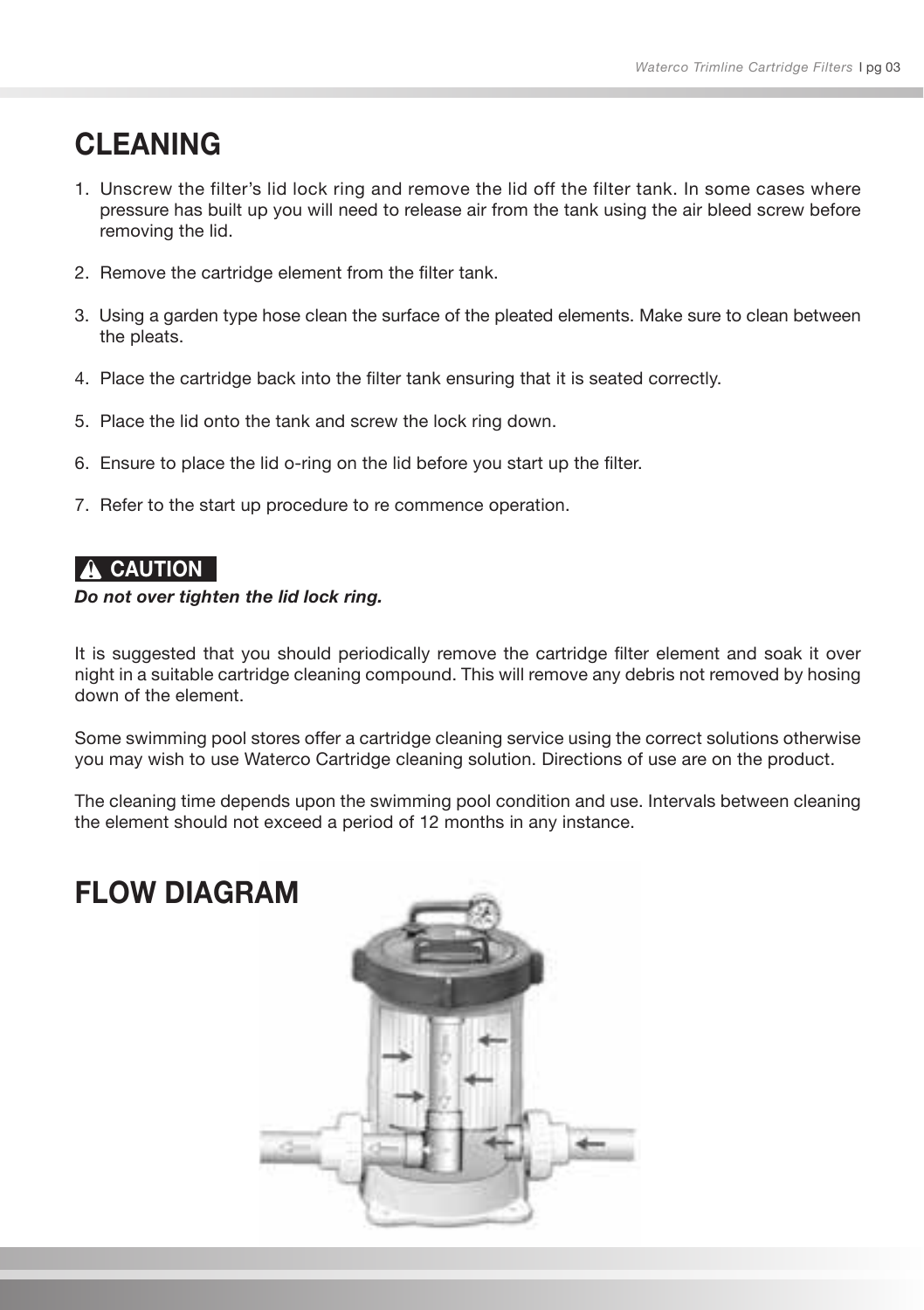## TROUBLESHOOTING GUIDE

| <b>SYMPTOMS</b>              | <b>POSSIBLE PROBLEMS/ SOLUTIONS</b>                                     |  |  |  |
|------------------------------|-------------------------------------------------------------------------|--|--|--|
| Water is not clear           | Insufficient disinfectant level.                                        |  |  |  |
|                              | Incorrect pool chemistry.                                               |  |  |  |
|                              | Heavy bathing and/ or dirt loads.                                       |  |  |  |
|                              | Incorrect flow.                                                         |  |  |  |
|                              | Insufficient running times. (Increase pump run time.)                   |  |  |  |
|                              | Filter is dirty. (Clean per instructions.)                              |  |  |  |
|                              | Hole in filter element.                                                 |  |  |  |
|                              | Check strainer baskets for debris.                                      |  |  |  |
|                              | Check for air leaks on suction side.                                    |  |  |  |
|                              | Check for restrictions or blockage in either suction or return lines.   |  |  |  |
|                              | Filter needs to be cleaned or replaced.                                 |  |  |  |
| Low water flow               | Pool water level too low.                                               |  |  |  |
|                              | Pump not primed.                                                        |  |  |  |
|                              | Pump impeller vanes blocked.                                            |  |  |  |
|                              | Strainer baskets not being used and/ or not being cleaned regularly.    |  |  |  |
|                              | Pump operating under speed (low voltage).                               |  |  |  |
|                              | Presence of algae, check disinfectant content.                          |  |  |  |
| <b>Short filter cycles</b>   | Check pH and total alkalinity.                                          |  |  |  |
|                              | Pump output exceeds design flow rate of filter, check pump performance. |  |  |  |
|                              | Ineffective cleaning, check conditions, replace filter cartridge.       |  |  |  |
| High pressure on<br>start-up | Small eyeball fitting in Pool/ Spa.                                     |  |  |  |
|                              | Partially closed valve on return line.                                  |  |  |  |
|                              | Too large of pump, check selection.                                     |  |  |  |
| Dirt returns to pool         | Hole in filter cartridge, replace filter cartridge.                     |  |  |  |
|                              | Worn o-ring seal inside filter, replace o-ring.                         |  |  |  |

#### HEAD LOSS CURVE : TRIMLINE CARTRIDGE FILTER

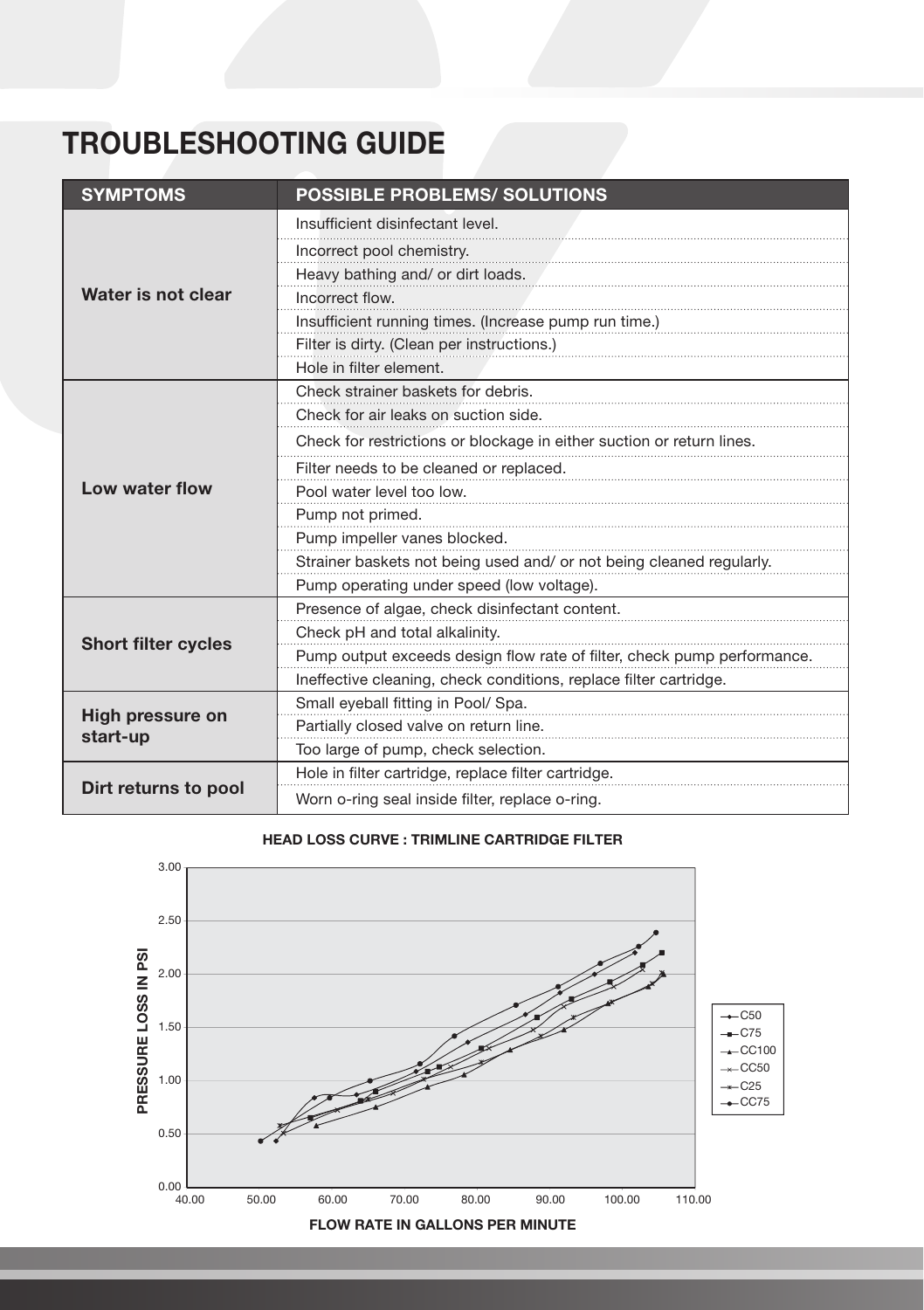## SPARE PART LIST

| <b>ITEM</b>    | <b>QTY</b>                           | <b>NAME</b>                               | PART/<br>DRG NO.                                                                             | <b>DESCRIPTION</b>                                                                                       |
|----------------|--------------------------------------|-------------------------------------------|----------------------------------------------------------------------------------------------|----------------------------------------------------------------------------------------------------------|
| $\mathbf{1}$   | 2                                    | <b>Air Relief</b><br>Valve<br>With O-ring | 620221                                                                                       |                                                                                                          |
| $\overline{2}$ | 1                                    | <b>TCF Lock</b><br>Ring                   | 62024BLK                                                                                     |                                                                                                          |
| 3              | 1                                    | Lid                                       | 620251-0501                                                                                  |                                                                                                          |
| $\overline{4}$ | 1                                    | O-ring                                    | 62026                                                                                        |                                                                                                          |
| 5              | 1<br>1<br>1<br>1                     | Air Bleed                                 | W02547<br>W02548<br>W02549<br>W02550                                                         | C <sub>25</sub><br>CC50<br>C50, CC75<br>C75, CC100                                                       |
| 6              | 1<br>1<br>1<br>1<br>1<br>1           | Caetridge<br>Element                      | 62040<br>62042<br>62044<br>62048<br>62049<br>62050                                           | C <sub>25</sub><br>C <sub>50</sub><br>C75<br>CC50<br>C75<br>CC100                                        |
| $\overline{7}$ | 1<br>1<br>1<br>1<br>1<br>1<br>1<br>1 | Body                                      | W02541PEW<br>W02542PEW<br>W02543PEW<br>W02544PEW<br>W02541S<br>W02542S<br>W02543S<br>W02544S | C <sub>25</sub><br>CC50<br>C50, CC75<br>C75, CC100<br>C <sub>25</sub><br>CC50<br>C50, CC75<br>C75, CC100 |
| 8              | $\overline{2}$                       | O-ring                                    | W02280                                                                                       |                                                                                                          |
| 9              | $\overline{2}$                       | <b>Tail End</b>                           | <b>W2648BLK</b>                                                                              | 50 X 40                                                                                                  |
| 10             | $\overline{2}$                       | <b>Lock Nut</b>                           | W02647BLK                                                                                    |                                                                                                          |

 $O_0$